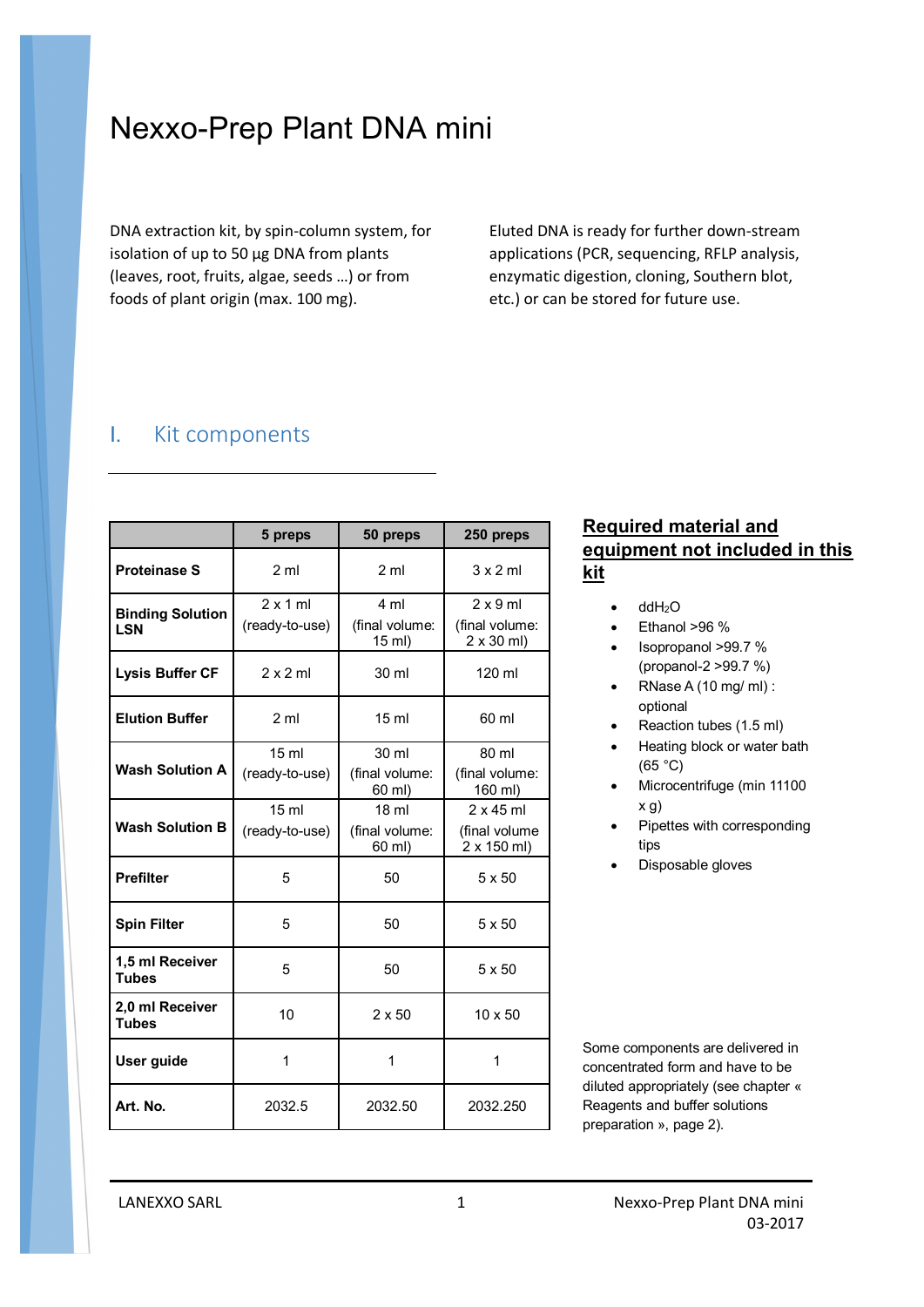## II. Storage and stability

All kit components should be stored at room temperature (15-30 °C).

Ethanol and isopropanol are volatile compounds. Keep **Wash Solution A**, **Wash Solution B and Binding Solution LSN** tightly closed.

*Note: all kit components are stable for at least 12 months.*

## III. Reagents and buffer solutions preparation

#### 1. Kit 5 extractions:

All components are delivered ready-to-use.

#### 2. Kit 50 extractions:

- Add 11 ml of >99.7 % isopropanol to the **Binding Solution LSN**. Mix by intensive shaking by inverting for 1 min. Store the bottle tightly closed. **Mix briefly, by inverting several times, before use.**
- Add 30 ml of >96 % ethanol to the **Wash Solution A**. Mix completely and store the bottle tightly closed.
- Add 42 ml of >96 % ethanol to the **Wash Solution B**. Mix completely and store the bottle tightly closed.

#### 3. Kit 250 extractions:

- Add 21 ml of >99.7 % isopropanol to each **Binding Solution LSN**. Mix by intensive shaking by inverting for 1 min. Store the bottle tightly closed. **Mix briefly, by inverting several times, before use.**
- Add 80 ml of >96 % ethanol to the **Wash Solution A**. Mix completely and store the bottle tightly closed.
- Add 105 ml of >96 % ethanol to each **Wash Solution B**. Mix completely and store the bottle tightly closed.

Check solutions for absence of precipitates before use. Redisolve precipitates by heating (< 30 °C).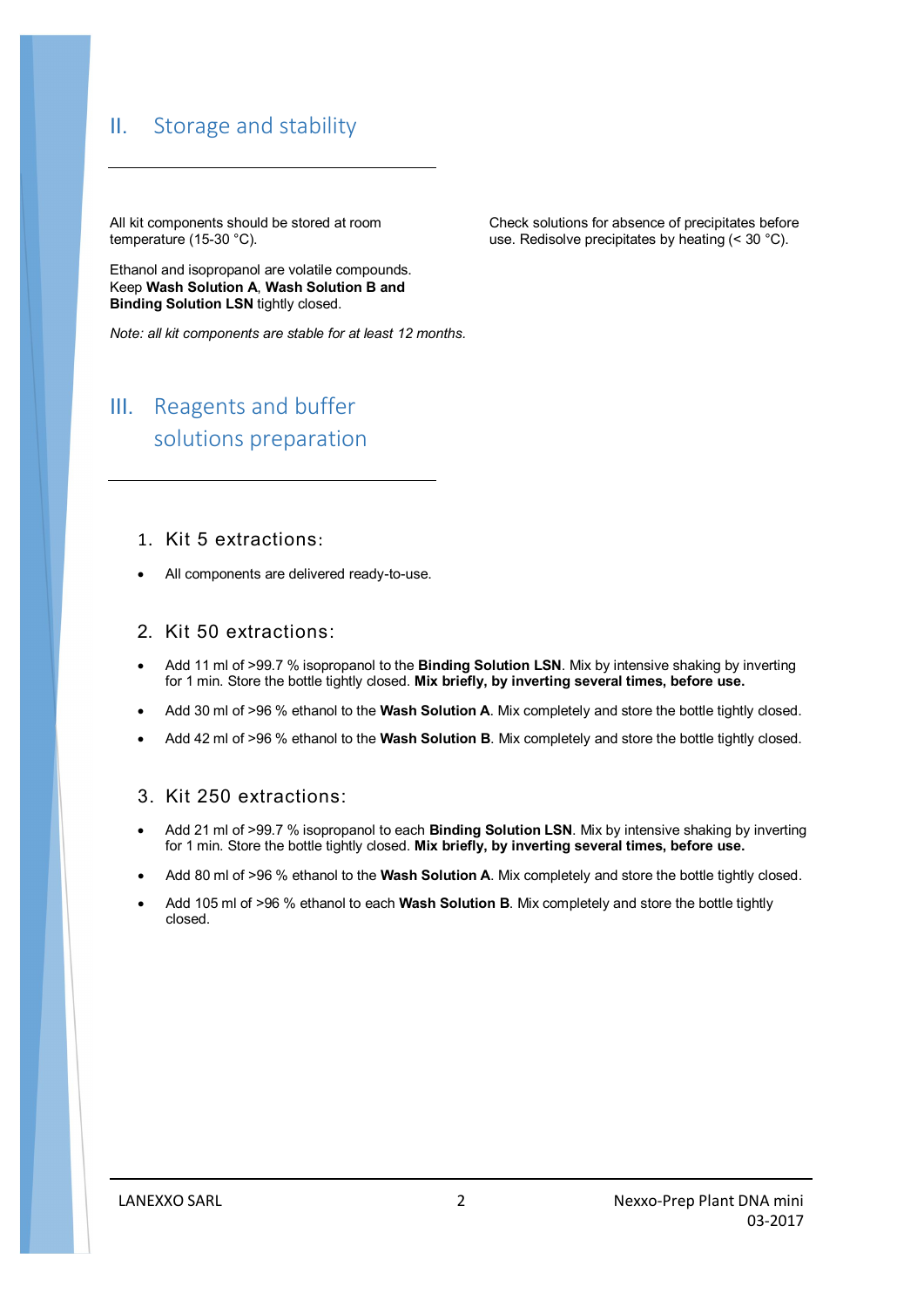## IV. Protocol: DNA extraction from plants or foods of plant origin

## **Before starting**

- Ensure that reagents/buffers preparation has been done (see chapter "Reagents and buffer solutions preparation", page 2).
- Ensure that all components are at room temperature and check solutions for absence of precipitates before use. If necessary resuspend precipitates by heating  $( $30$  °C)$ .

*Note: To prevent contamination, use new pipet tip for each pipetting step.*

- The last step needs **Elution buffer** heated at 65 °C. Warm up in due time required volume of **Elution buffer** in a 2 ml tube (tube not supplied).
- Mix **Binding Solution LSN** before use (invert several times).

| Preparation of the raw material                                                                                     |
|---------------------------------------------------------------------------------------------------------------------|
| Grind the raw material (60 mg)<br>by using a pestle and liquid<br>nitrogen. Other grinding<br>equipment can be used |
| Note: for raw material with high water<br>content (e.g. fruits), use 120 - 180 mg<br>raw material.                  |

|          | Lysis |                                                                                       |
|----------|-------|---------------------------------------------------------------------------------------|
| $\prime$ |       | Transfer the resulting plant<br>powder into a 1.5 ml reaction<br>tube                 |
|          |       | Add 400 $\mu$ l of Lysis Buffer CF<br>and 20 µl of Proteinase S                       |
|          |       | Vortex briefly                                                                        |
|          |       | Incubate 30 min. at 65 °C<br>(heating block with constant<br>shacking is recommended) |

#### **Filtration of lysis solution**

3

- Put a **Prefilter** into a **2,0 ml Receiver Tube**
	- Transfer the lysis solution resulting from the step 2 into the **Prefilter**
	- Centrifuge 1 min. at 11100 x g
	- Discard the **Prefilter**

*Optional: removal of RNA by digestion. Add 40 µl of RNase A (10 mg/ml), vortex briefly, then incubate 5 min. at room temperature.*

Steps 4 to 7  $\rightarrow$